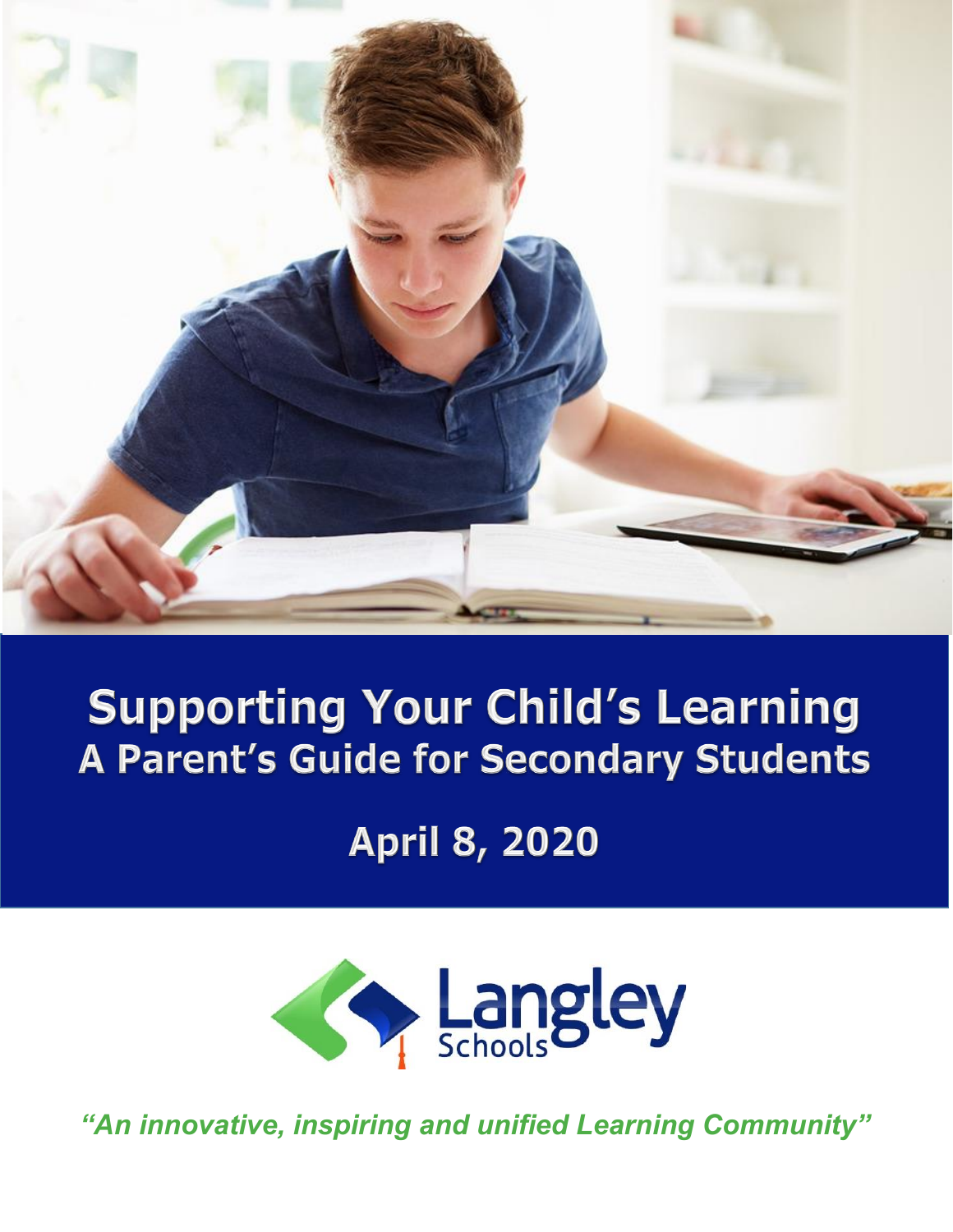The COVID-19 pandemic has drastically altered virtually every aspect of our lives. As a result, many of you are currently struggling balancing work responsibilities with taking care of your families and supporting your children's shift to learning from home. It is important to recognize that feeling overwhelmed is normal and understandable. In times such as these, our goals as a district are maintaining safety and supporting well-being over learning. We need to consider the human element of our learners, our peers and ourselves first and foremost. As such, the Langley School District will continue to prioritize care, compassion, community and connection.

Keeping that at the forefront, Langley teachers will begin the delivery of service for at home learning starting on Tuesday April 14<sup>th</sup>. To help you navigate the demands of work, life and at home learning during a pandemic, please see the suggestions below.

*Learning is going to look different now***.** Be patient and ease into it. While you may hear the term "online learning" used, most of our students will not be engaging in a true definition of online learning. They may be using online learning tools and connecting with teachers electronically, but ultimately, this is a new experience for everyone involved and we will all be learning as we go.

**Take an active role in your child's learning.** Be curious about your child's learning and ask them what they need to do or are working on. Depending on what they are working on, you may be able to offer suggestions or, if you are experienced in working or learning from home, you may be able to provide some useful tips on navigating this new way of learning.

*Assist your child with navigating demands.* The maximum amount of learning grade 9 to 12 students should be expected to engage in within any given week, accumulatively across all classes, is 15 hours. As high school students are juggling anywhere from 4 to 12 courses, depending on their schedule, it is important that students and parents communicate with their teacher(s) as quickly as possible if they are struggling or the workload demand is too great.

*Monitor your child's well-being.* The physical and mental health and well-being of our students is most important during these uncertain times. Please monitor how your child is doing both physically and emotionally. If you are finding that your child is struggling with the demands being placed on them or the situation that we are currently facing, please reach out to your school for support.

*Create a workspace.* With parents working from home and multiple children all on different learning plans, sharing of space, materials and technology access may present challenges for families. Include your children in a process of figuring out a workable solution for all – this may involve developing a schedule for computer access.

Teachers will share schedules of when they are available and when they need students to be available so perhaps this family plan could be developed once students have this information in the next week.

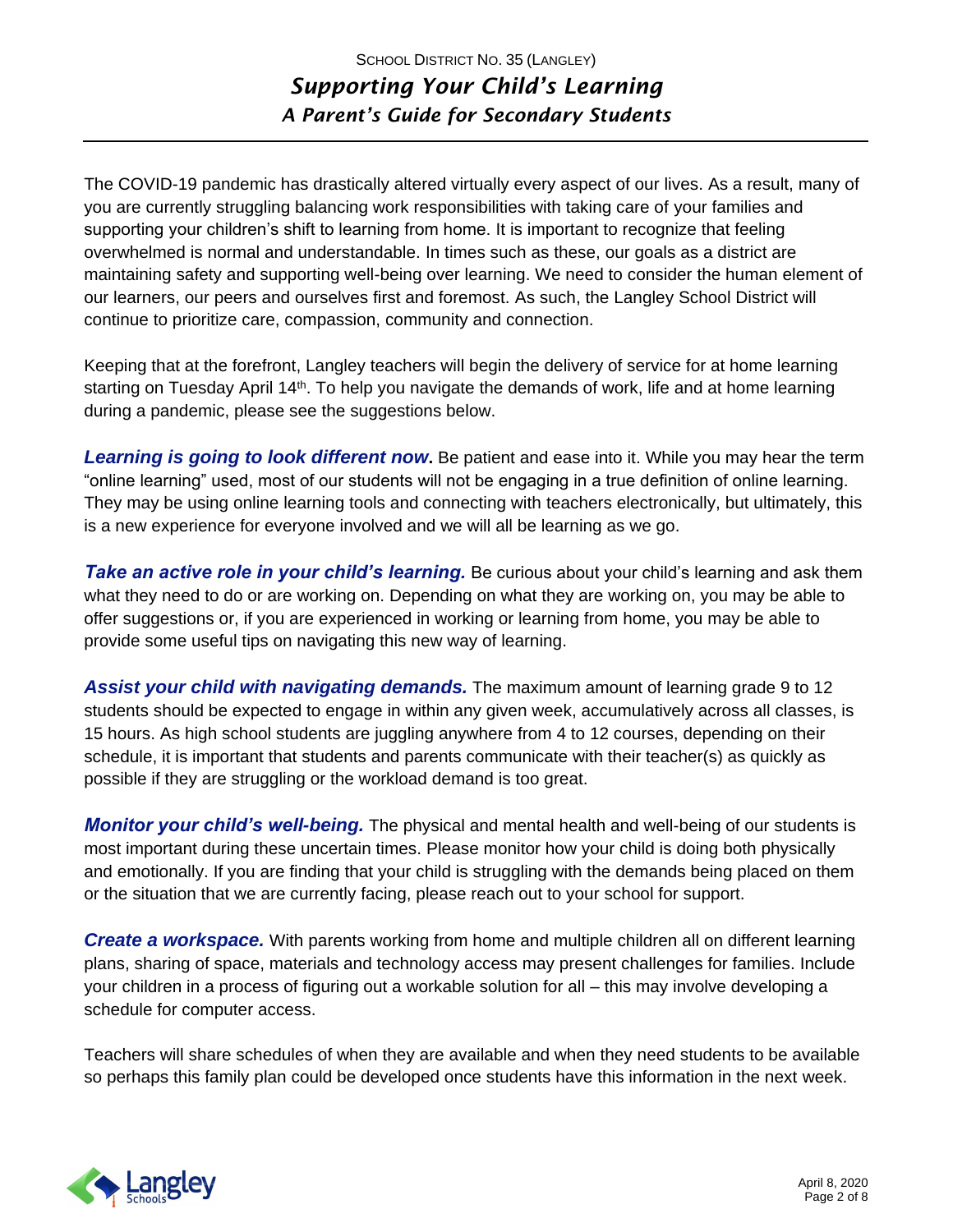When considering spaces for students to work on their learning, be sure to talk to your children about being comfortable and limiting distractions. A suggestion is to turn off social media notifications on devices while working.

*Get some fresh air.* School work and learning should not consume your children during this time. Find time for physical activity such as a daily walk with the family. Get outside and get some fresh air. This is not only good for our brains and help with learning but is also good for the soul as well!

*Don't be too hard on yourself.* This is not going to be easy for any of us so please be kind to yourself and to others. Be open with your children and be willing to share your own concerns, fears and uncertainty as this will reassure them that they are not alone. And be sure to practice physical, emotional and social wellness! Exercise, eat well, relax, and stay connected to friends and family! You need to make time for yourself and your family as do your children.

We are all navigating a world and situation we have never experienced before, and we all need to work together and support each other during this time. It is our goal in the Langley School District to try and provide some normalcy around school and learning in a time that is anything but normal. However, the most important thing for all of us is the health, safety and well-being of our students and their families.

For more information and to continue to be informed, please continue to monitor the school district website for updates at [https://www.sd35.bc.ca](https://www.sd35.bc.ca/) 

Please also see the BC Ministry of Education's Keep Learning site to support parents at <https://www.openschool.bc.ca/keeplearning/>

# While you wait…

# *Learning from Home*

These are exceptional times and while it is important for children to keep learning, it is not expected that the pace and rigour of a normal school day will be duplicated at home. Teachers will continue to provide instruction. Parent/Caregiver involvement will depend on the age and ability of the child and the time that parents/caregivers are able to give. Your family will determine what works best for you in discussion with your children's teachers. Make use of what you have available and don't worry that your child is missing out if you don't have the latest technology. Simple everyday items and activities offer great learning opportunities.

Your child will officially begin remote learning on Tuesday, April 14<sup>th</sup> in Langley. While you wait, we thought we would share some ideas and resources to use at home until the formal learning plan is shared by your child's teacher.

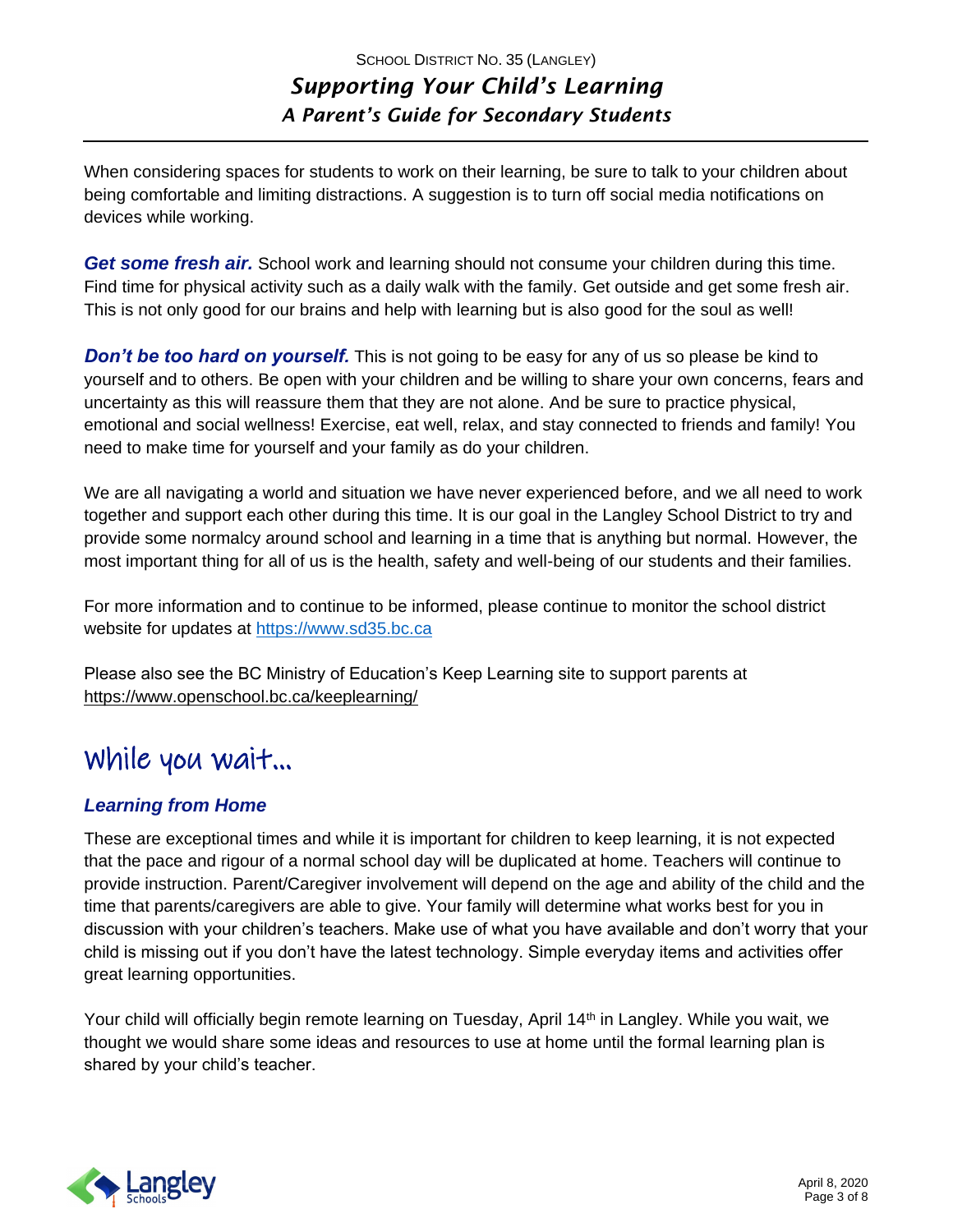#### *Getting Started*

#### **A. Routine**

Disruptions in routines can be stressful. A [regular schedule](http://teenmentalhealth.org/wp-content/uploads/2020/03/Tips-for-Routine-School-Closures-COVID-19-1.pdf) will help to maintain a sense of normalcy and stability. As a family, it would be good to set up a weekday schedule including:

- regular bedtime, wake-up and mealtimes
- getting dressed and ready for school even though they are at home
- a set time for learning
- set times for breaks
- daily physical activity
- daily communication with friends and family.

#### **B. Space to Work**

Setting up home learning space to work can help children focus. If possible, the space should include:

- a quiet atmosphere
- good lighting
- a desk or table at a comfortable height for your child
- a storage basket or bin to keep supplies (paper, pens, pencils, markers, books, etc.)
- access to a computer/tablet or other smart device if possible.

#### **C. Supporting and Assisting Your Child**

Your child's age and needs will determine how much involvement you will have in the learning. General suggestions for children of all ages include:

- Be patient with your child and yourself. This is a new experience for everyone, and it will require some adjustment time. The most important thing is that your child feels safe, loved, and supported.
- Be positive and cheerful in your approach. Let your child see and enjoy your interest in the learning.
- Encourage the development of good work habits. Help your child to take pride in the work.
- Offer praise and encouragement for the work that is being done. Constructive suggestions, gently shared, are supportive.
- Allow your child to take breaks when needed. These may be frequent depending on whether you see your child becoming frustrated or tired. When that happens, it's okay to step away and come back to the work later. Physical activity time can be beneficial after each learning activity or following an extended work period and it should be encouraged.
- Your teenager will most likely be missing the social engagement of school. Encourage them to keep up with friends and family virtually.

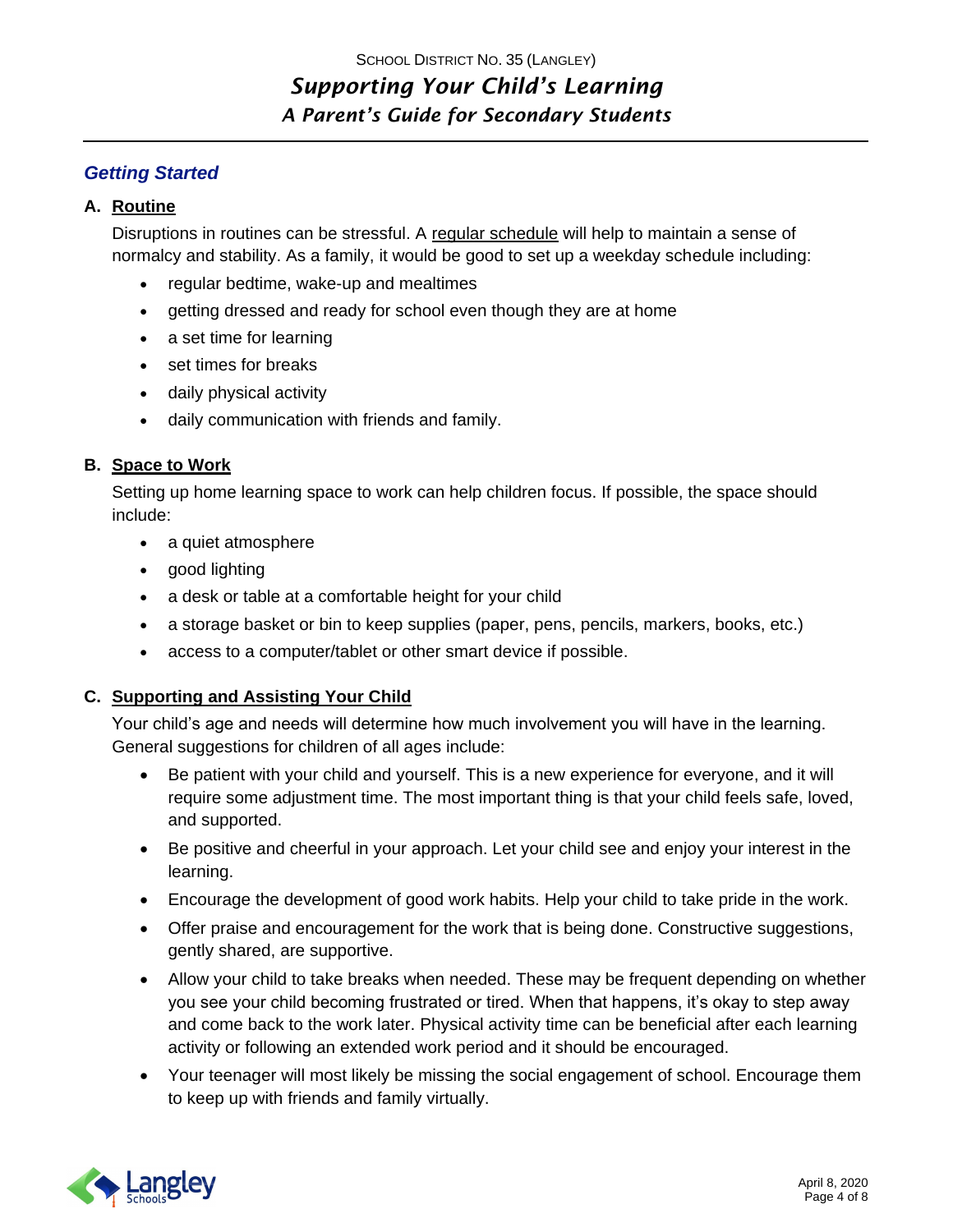## *Suggested Learning Activities*

The Ministry of Education has directed school districts, that in addition to discipline-based learning, there should be a focus learning on the core competencies (Communication, Thinking, Personal and Social). Details on the core competencies is available at [core competencies.](https://curriculum.gov.bc.ca/competencies) For additional information on curriculum competencies you might also want to review the [First Peoples' Principles of Learning.](https://www.openschool.bc.ca/keeplearning/pdf/FirstPeoplesPrinciplesLearning.pdf)

Learning is not limited to academic tasks and workbooks. Children learn through their daily routines and their interactions with their environments.

We have compiled a list of suggested activities that your child may wish to complete. In addition, we have included some ideas to support individual health and well-being.

# *Discipline-based Learning*

- The Fraser Valley Regional Library has just launched online library card registration. They are very excited that this new service will help them reach even more people in the community with their large collection of digital resources, including eBooks, audiobooks, magazines, video streaming and eLearning. Go to [https://onlineregistration.fvrl.bc.ca/](https://can01.safelinks.protection.outlook.com/?url=https%3A%2F%2Fonlineregistration.fvrl.bc.ca%2F&data=02%7C01%7Cdtomlinson%40sd35.bc.ca%7C85d9afe240564ec2c58e08d7da5b749e%7Cfcabfaaef80a4f74b6a7ba15c2a4bb24%7C0%7C0%7C637217958649413113&sdata=bUUfBthNV84TfWTvBpNHf1kzRMcDHbwf3QrImu49pCQ%3D&reserved=0) to obtain a card, if necessary, and then, check out all the online books and resources that are available on the website.
- Read daily.
- Read aloud to members of the family (a novel, news of the day, a piece of personal writing, etc.). Take turns reading and listening to siblings.
- Engage in discussions where everyone in the family takes a turn to talk about what they've read.
- Write daily notes to siblings, friends, or family.
- Keep a writing and/or drawing journal.
- Keep a photo diary by taking pictures that highlight your day to day experiences while you are away from school.
- Become a primary source by keeping a daily journal of what is happening in your life, your community, your country, or around the world. *What can you share about your experience that others may find interesting in the future? What parts of your life are personally meaningful for you to write about?*
- Write a letter or email to a future employer. *Why is it in their best interest to hire you? What can you offer to their business/place of employment? What strengths/skills about yourself can you highlight? What experiences do you have that will be beneficial?*
- Watch a news report or a documentary film. Write about it or talk to someone about it. *What is the main topic of this news report? What is your reaction to this story? What do you want to know more about after viewing?* You can use this link or others for news reports: <https://www.cbc.ca/news/canada/british-columbia>

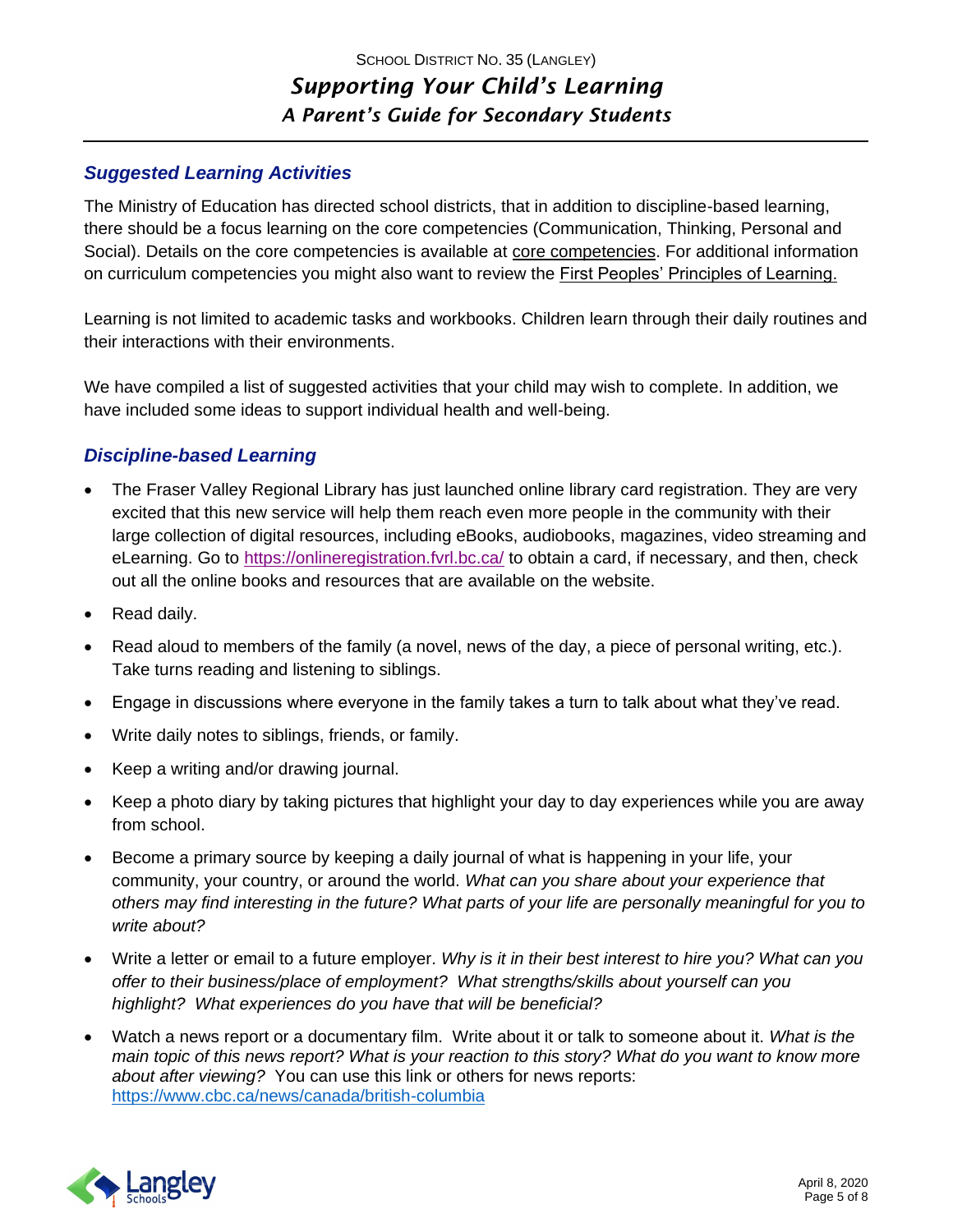- Watch a movie you have been wanting to see. Write a short review based on your viewing OR watch the movie and discuss it with friends via technology.
- Create questions and interview a grandparent or family member by phone or technology. *Is there a hobby or job they do, or something they have experienced that would be interesting to talk about?*
- After reading part of a novel, create a storyboard or a comic strip that captures the main points OR create a storyboard or comic strip based on your own ideas.
- Connect with a classmate via technology and challenge them to a daily math problem.
- Create a personal budget. Identify income and expenses that should be included in your budget. Explain considerations that must be made when developing a budget (e.g., prioritizing, recurring and unexpected expenses). Modify a budget to achieve a set of personal goals.
- Research tuition costs for various post-secondary institutions and how to submit scholarship and bursary applications. Learn about associated costs such as books, student fees, commuting, accommodation, etc.
- Plan and create a cost estimate for a dream vacation.
- Study the nutritional value of the canned and packaged foods that you use. Study the Canada Food Guide. Develop a daily or weekly food plan that will meet your nutritional needs. Track your calorie intake and output as well as your daily intake of fat and recommended vitamins and minerals.
- Create your own review sheet for a Mathematics concept or a recently completed unit in another subject. You may also want to create the corresponding answer key.
- Play card or board games (Sudoku, Cryptoquotes, KenKen, Magic Squares, Logic Puzzles, Chess, Cribbage, Kakuro, Nim, etc.). Do jigsaw puzzles.
- Website Suggestions:
	- $\circ$  Take a virtual field trip. Discuss and write about the experience and the learning.
		- [Virtual Museum Canada](http://www.virtualmuseum.ca/virtual-exhibits/type/virtual-exhibits/)
		- [National Geographic](https://www.nationalgeographic.org/education/student-experiences/explorer-classroom/)
		- [Royal BC Museum Learning Portal](https://learning.royalbcmuseum.bc.ca/) Free multimedia educational resources about British Columbia's natural and human history for learners of all ages. Much of the content aligns with K-12 curriculum, and some resources include classroom activities or lesson plans.
	- $\circ$  [Resources for Rethinking](http://resources4rethinking.ca/en/) Lesson plans, activities and videos that explore important issues and events unfolding in our world. Available in English and French.
	- o [JABC Online Learning](https://jabc.ca/online-learning/) Online, self-directed courses on financial literacy, work readiness and entrepreneurship for grades 4-12.
	- $\circ$  [Audible](https://stories.audible.com/start-listen) Free audiobooks for children, available in English, French and other languages.

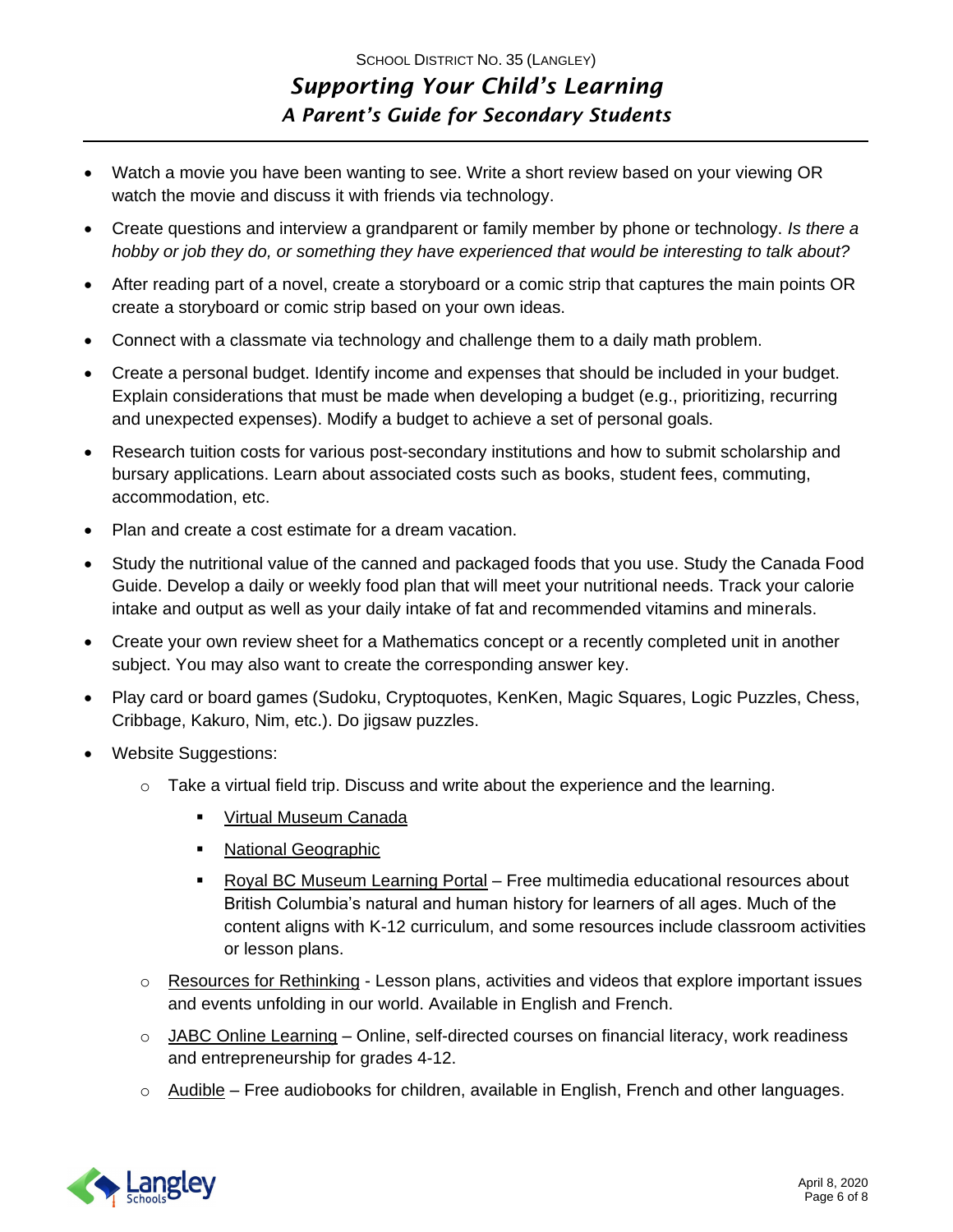- o [CEMC courseware](https://cemc.uwaterloo.ca/resources/courseware/courseware.html) Math courses that include online teaching, interactive components, and lots of opportunities for practice. This is a great way for students who are not in class to continue learning. The Grade 9/10/11 Courseware includes curriculum maps that explicitly show how the lessons connect to the various Canadian provincial curricula.
- o Gale in [Context:](https://go.gale.com/ps/start.do?p=SUIC&u=c19micro&password=open) High School **-** Integrating reference content, biographies, primary sources, multimedia, critical essays, news, academic journals and more, High School is updated daily, offering nearly 1,000 issue, topic, and geographic pages across the curriculum.
- o [PebbleGo](http://www.pebblegonext.com/login/?sqs=e8a92fa714a7d099da444e3bdf2bdf93f62e51b15d3fa0259fd774d58362e930) Next **-** Over 150 science articles with vocabulary support and read-aloud features.
- o [Science World–](https://www.scienceworld.ca/resources/) Science activities for students.
- o **[ONF](https://www.onf.ca/) -** Streaming videos on issues of global importance from a Canadian perspective including documentaries, animations, experimental films, fiction and interactive works for K-12 Canadian curriculum, critical thinking, and student engagement.

### *Health and Well-being*

- Website Suggestions:
	- $\circ$  [Habitat Conservation Trust Foundation Education](https://www.hctfeducation.ca/wp-content/uploads/2015/10/C2C_EasyPlaceBasedActivities.pdf) Suggestions for free, easy outdoor activities.
	- $\circ$  [BC Get Outdoors](https://kbee.ca/wp-content/uploads/2020/03/getoutdoors.pdf) Educator's guide to outdoor activities, pages 41-51 could be done at home.
- Join a free online fitness class or activity virtually with your friends.
- Develop a heart pumping workout to do with your family.
- Set a goal to get your 60 mins of heart pumping physical activity every day. Write it down and keep a journal.
- Create a video of a workout and share with someone.
- Make a video of a sport or movement skill to teach a younger person (i.e., dribble a soccer/basketball, yoga poses, dance moves, etc.).
- Plan movement breaks throughout the day to interrupt sedentary behaviour.
- Start a virtual physical activity challenge with friends/family.
- Describe a concrete plan you have for staying organized while learning at home. In your plan, include any challenges you might face while learning at home and how you plan to overcome them.
- How do you plan to practice self-care and manage stress while you're learning at home? Name three things that you will do, when and how you will achieve those things, and any challenges.
- Stay connected with your friends and family online.
- Learn something new: sewing, chess, dance steps; create art and crafts projects: beading, drawing, painting, etc.